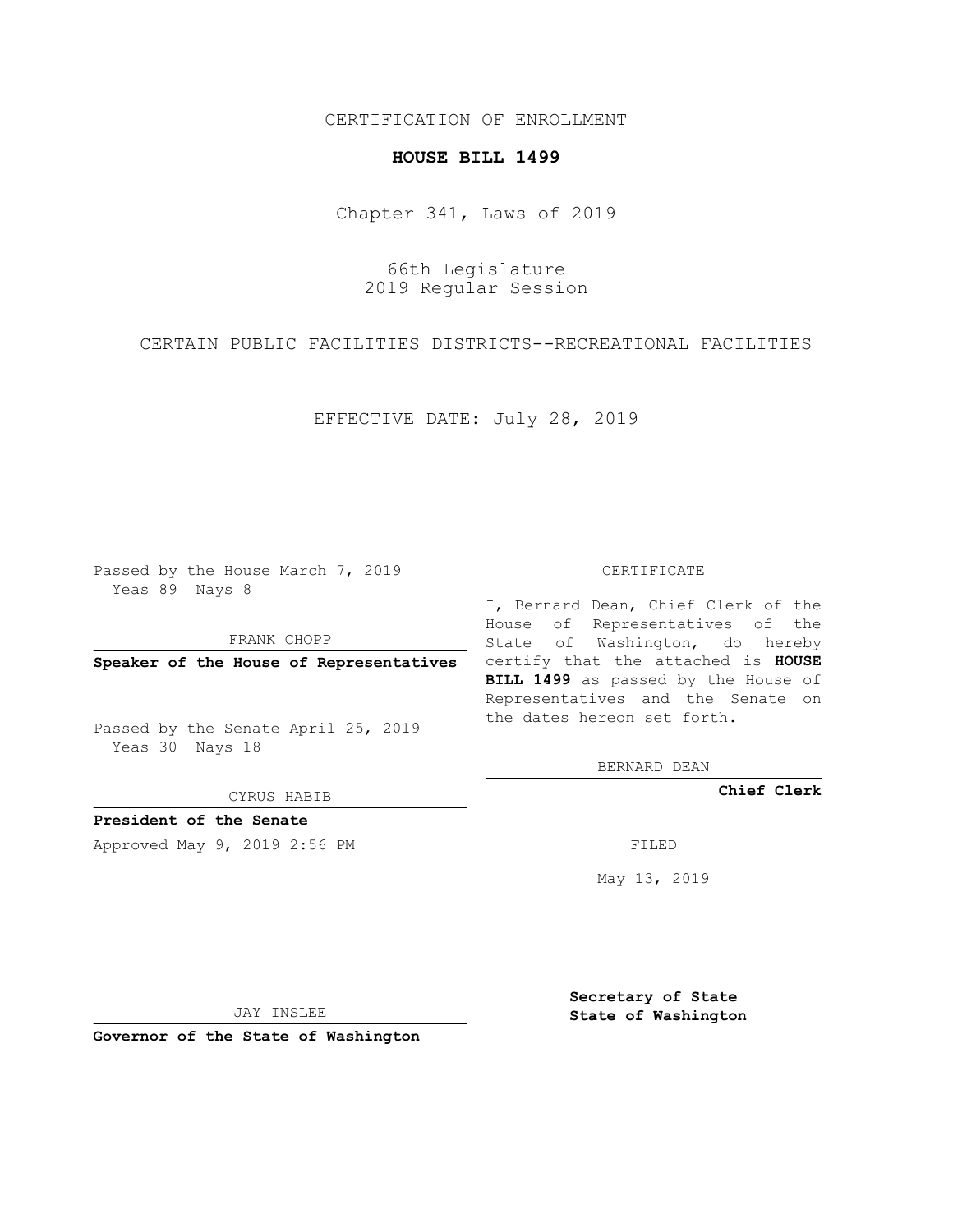Passed Legislature - 2019 Regular Session

**State of Washington 66th Legislature 2019 Regular Session**

**By** Representatives Jenkin and Peterson

Read first time 01/23/19. Referred to Committee on Local Government.

 AN ACT Relating to authorizing certain public facilities districts to acquire, construct, own, remodel, maintain, equip, reequip, repair, finance, and operate one or more recreational 4 facilities other than a ski area with voter approval; and amending 5 RCW 35.57.020.

BE IT ENACTED BY THE LEGISLATURE OF THE STATE OF WASHINGTON:

 **Sec. 1.** RCW 35.57.020 and 2010 c 192 s 2 are each amended to 8 read as follows:

 (1)(a) A public facilities district is authorized to acquire, construct, own, remodel, maintain, equip, reequip, repair, finance, and operate one or more regional centers. For purposes of this chapter, "regional center" means a convention, conference, or special events center, or any combination of facilities, and related parking facilities, serving a regional population constructed, improved, or rehabilitated after July 25, 1999, at a cost of at least ten million dollars, including debt service. "Regional center" also includes an existing convention, conference, or special events center, and related parking facilities, serving a regional population, that is 19 improved or rehabilitated after July 25, 1999, where the costs of improvement or rehabilitation are at least ten million dollars, including debt service. A "special events center" is a facility,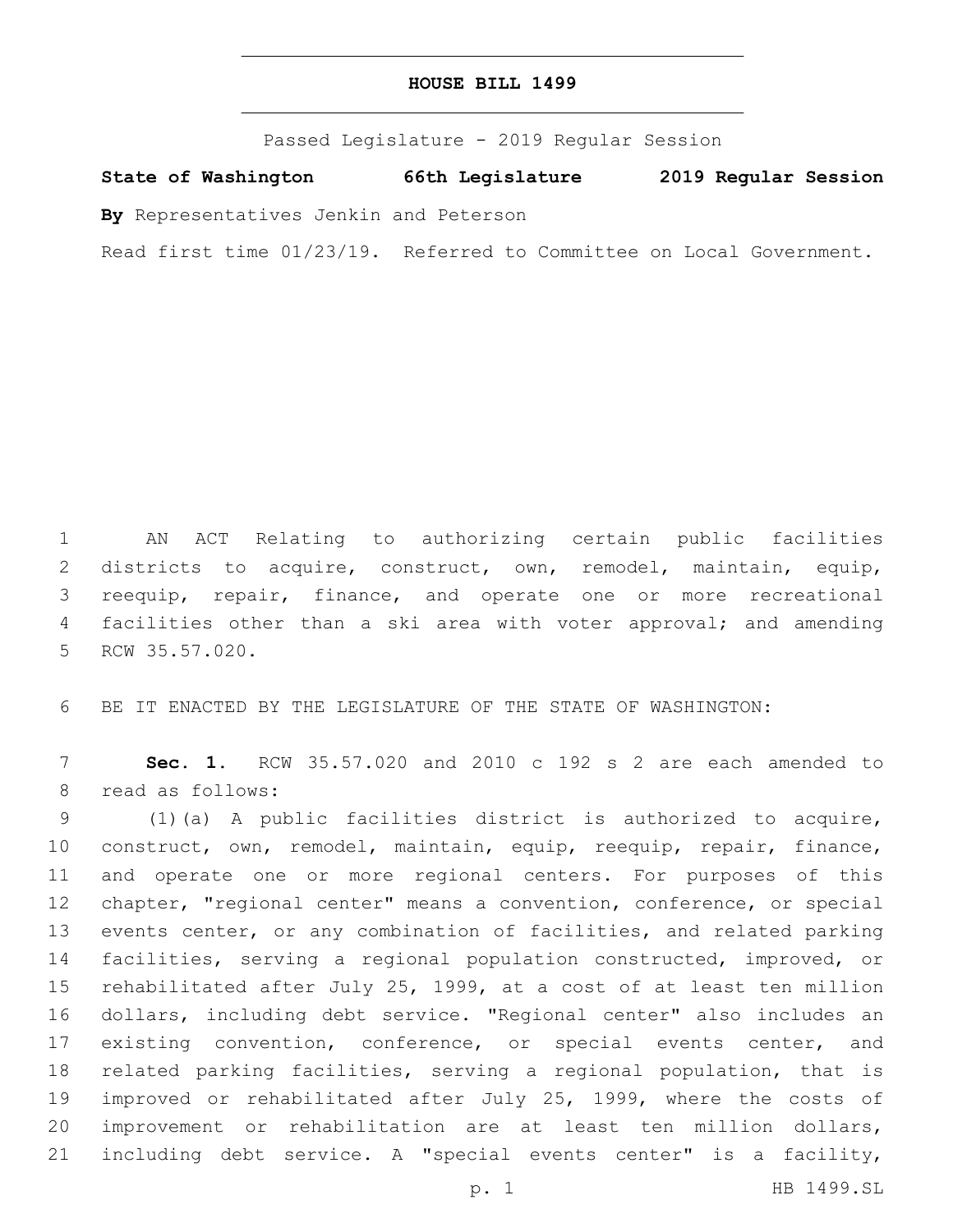available to the public, used for community events, sporting events, trade shows, and artistic, musical, theatrical, or other cultural exhibitions, presentations, or performances. A regional center is conclusively presumed to serve a regional population if state and local government investment in the construction, improvement, or rehabilitation of the regional center is equal to or greater than ten 7 million dollars.

 (b) A public facilities district created under RCW 35.57.010(1)(e):

 (i) Is authorized, in addition to the authority granted under (a) 11 of this subsection, to acquire, construct, own, remodel, maintain, 12 equip, reequip, repair, finance, and operate one or more recreational 13 facilities other than a ski area;

 (ii) If exercising its authority under (a) or (b)(i) of this subsection, must obtain voter approval to fund each recreational 16 facility or regional center pursuant to RCW  $82.14.048$  ( $(43)$ ))  $(4)$  (a); 17 and

 (iii) Possesses all of the powers with respect to recreational facilities other than a ski area that all public facilities districts 20 possess with respect to regional centers under subsections  $(3)$ ,  $(4)$ , 21 and (7) of this section.

 (c) A public facilities district created under 23 RCW 35.57.010(1)(a) by a city or town that participated in the creation of an additional public facilities district under 25 RCW 35.57.010(1)(e):

 (i) Is authorized, in addition to the authority granted under (a) 27 of this subsection, to acquire, construct, own, remodel, maintain, 28 equip, reequip, repair, finance, and operate one or more recreational facilities other than a ski area;

30 (ii) If exercising its authority under (c)(i) of this subsection, must obtain voter approval to fund each recreational facility pursuant to RCW 82.14.048(4)(a); and

 (iii) Possesses all of the powers with respect to recreational facilities other than a ski area that all public facilities districts possess with respect to regional centers.

 (2) A public facilities district may enter into contracts with any city or town for the purpose of exercising any powers of a 38 community renewal agency under chapter 35.81 RCW.